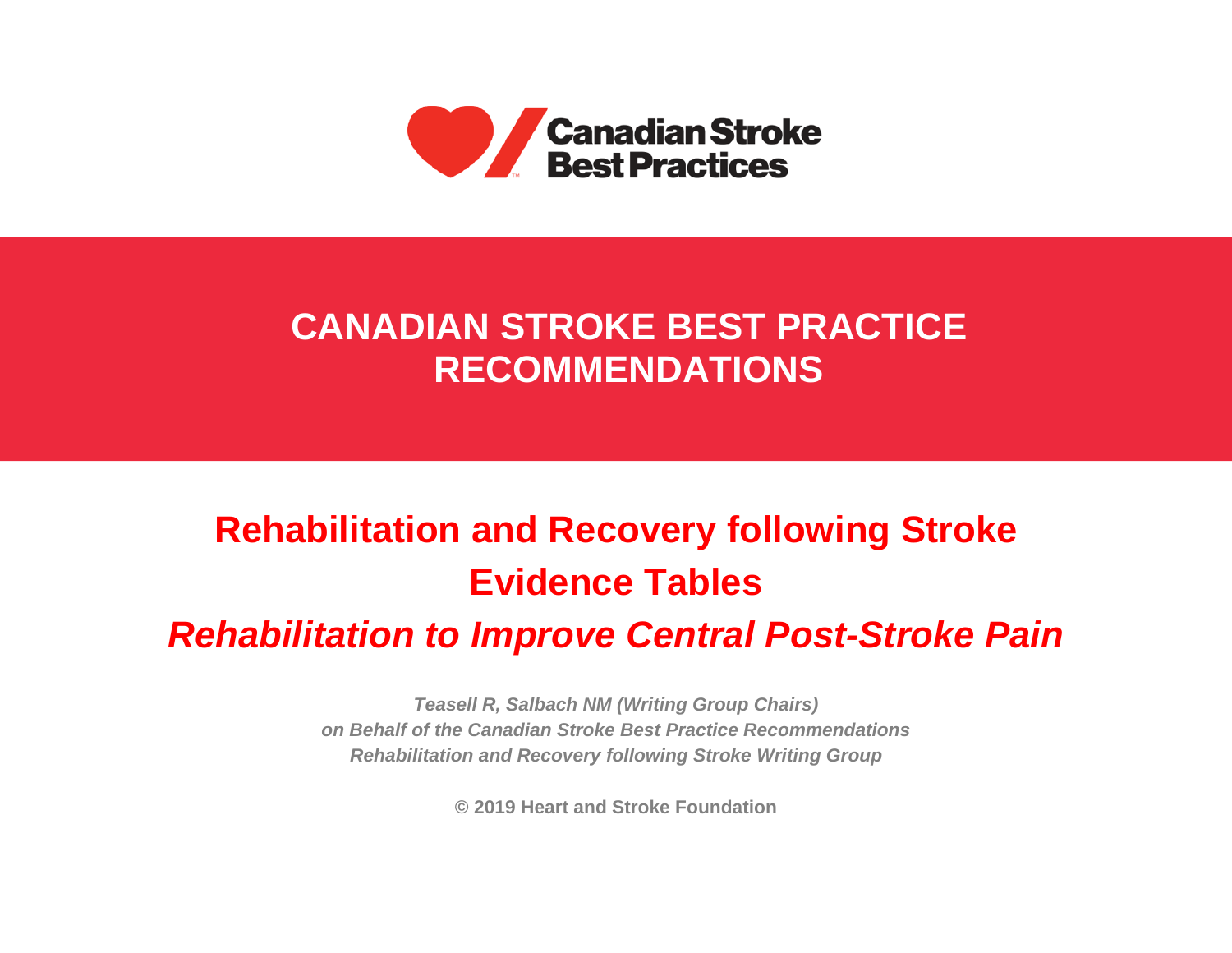#### **Table of Contents**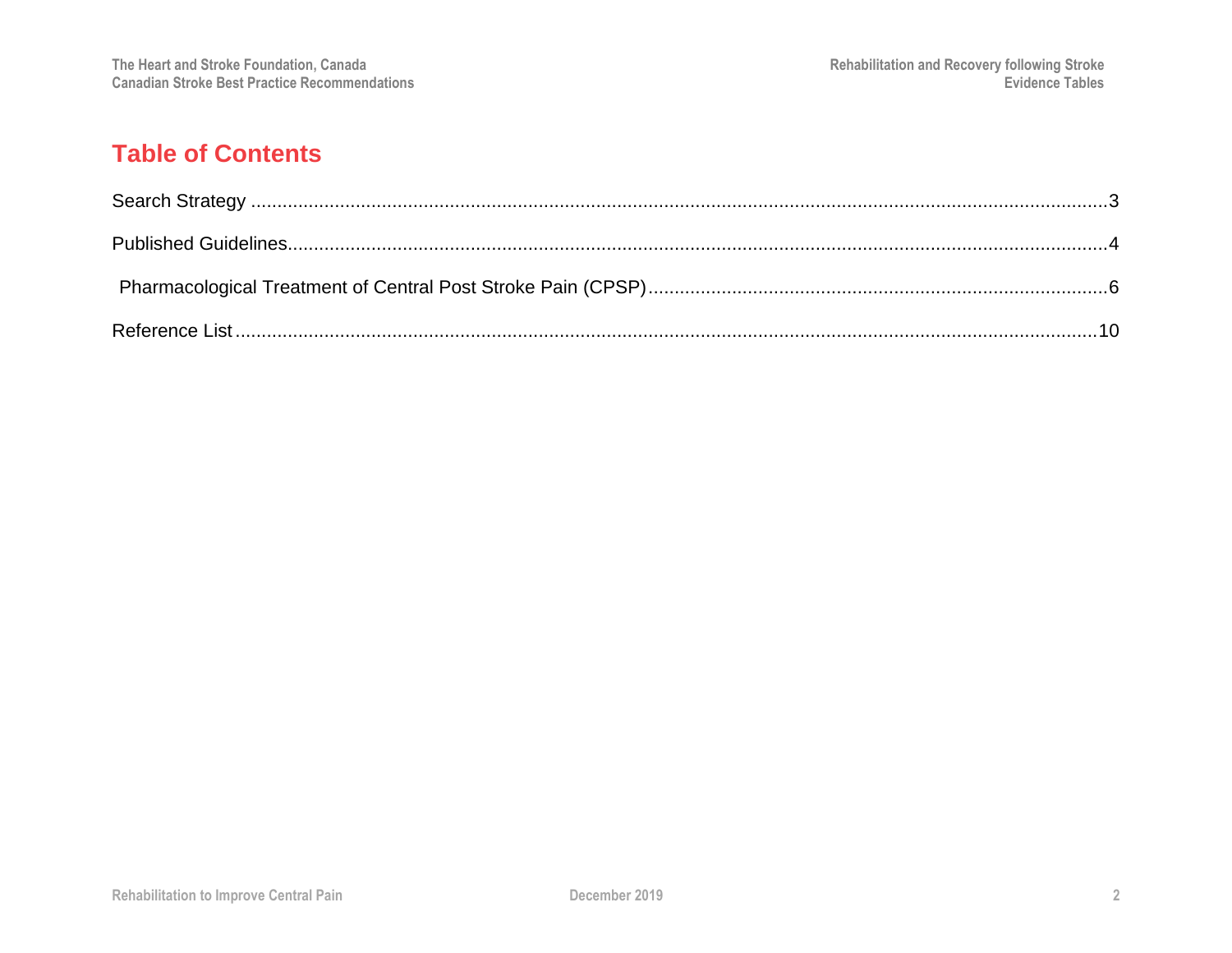### <span id="page-2-0"></span>**Search Strategy**



Cochrane, clinicaltrials.gov, Medline, EMBASE, CINAHL and Scopus were searched using the keywords: Stroke AND Pain AND Central Nervous System OR "central post stroke pain". Titles and abstract of each article were reviewed for relevance. Bibliographies were reviewed to find additional relevant articles. Articles were excluded if they were: non-English, commentaries, case-studies, narrative, book chapters, editorials, nonsystematic review, or conference abstracts. Additional searches for relevant best practice guidelines were completed and included in a separate section of the review. A total of 6 articles and 5 guidelines were included and were separated into categories designed to answer specific questions.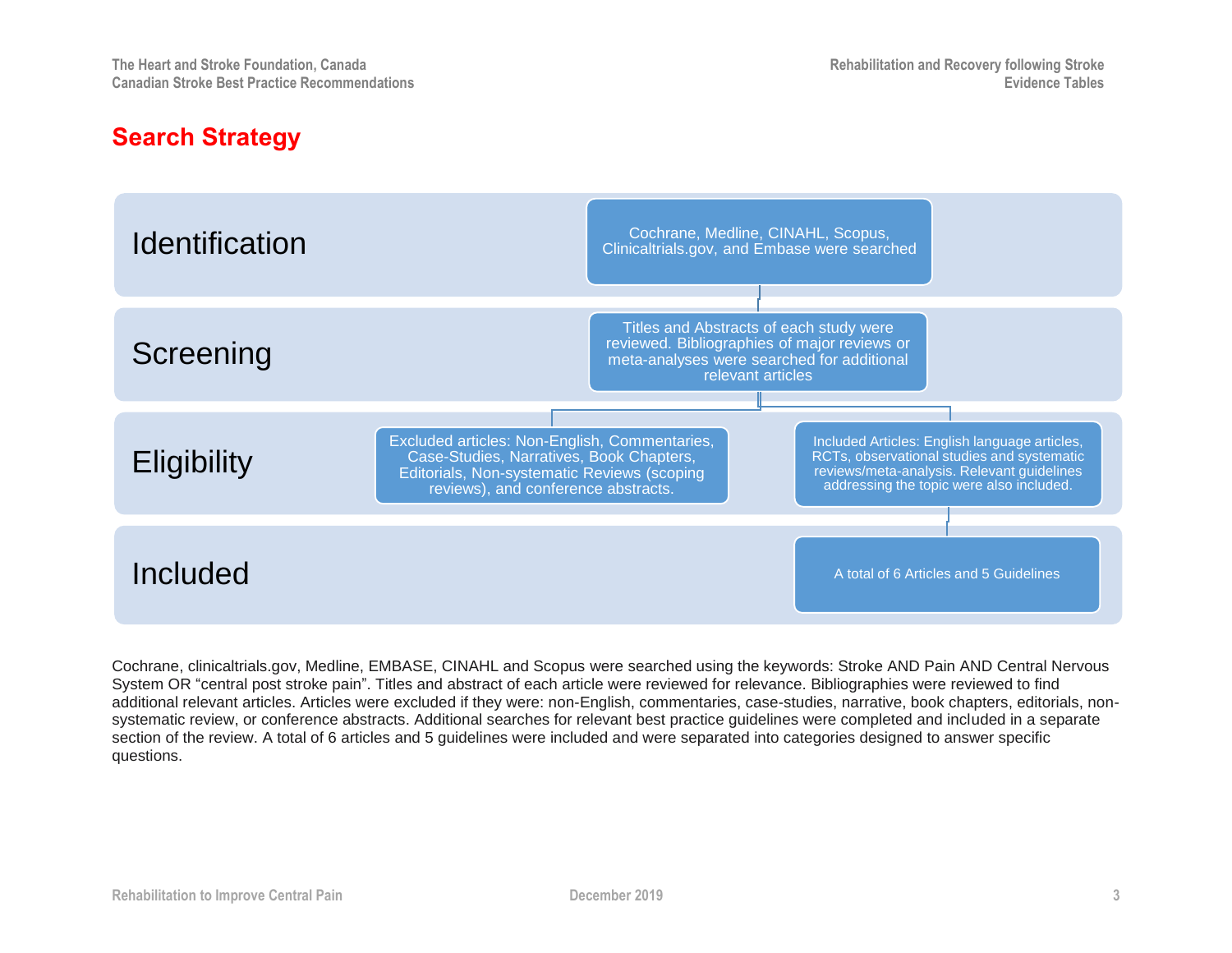#### <span id="page-3-0"></span>**Published Guidelines**

| <b>Guideline</b>                                                                             | <b>Recommendations</b>                                                                                                                                                                                           |
|----------------------------------------------------------------------------------------------|------------------------------------------------------------------------------------------------------------------------------------------------------------------------------------------------------------------|
| Winstein CJ, Stein J, Arena R, Bates B,                                                      | The diagnosis of central poststroke pain should be based on established diagnostic criteria after other causes of pain                                                                                           |
| Cherney LR, Cramer SC, Deruyter F, Eng JJ,                                                   | have been excluded. Class I; LOE C                                                                                                                                                                               |
| Fisher B, Harvey RL, Lang CE, MacKay-                                                        | The choice of pharmacological agent for the treatment of central poststroke pain should be individualized to the patient's                                                                                       |
| Lyons M, Ottenbacher KJ, Pugh S, Reeves                                                      | needs and response to therapy and any side effects. Class I; LOE C                                                                                                                                               |
| MJ, Richards LG, Stiers W, Zorowitz RD; on                                                   |                                                                                                                                                                                                                  |
| behalf of the American Heart Association<br><b>Stroke Council, Council on Cardiovascular</b> | Amitriptyline and lamotrigine are reasonable first-line pharmacological treatments. Class IIa; LOE B                                                                                                             |
| and Stroke Nursing, Council on Clinical<br><b>Cardiology, and Council on Quality of Care</b> | Interprofessional pain management is probably useful in conjunction with pharmacotherapy. Class IIa; LOE C                                                                                                       |
| and Outcomes Research.                                                                       | Standardized measures may be useful to monitor response to treatment. Class IIb; LOE C                                                                                                                           |
| Guidelines for adult stroke rehabilitation and                                               | Pregabalin, gabapentin, carbamazepine, or phenytoin may be considered as second-line treatments. Class IIb; LOE B                                                                                                |
| recovery: a guideline for healthcare<br>professionals from the American Heart                | TENS has not been established as an effective treatment. Class III; LOE B                                                                                                                                        |
| <b>Association/American Stroke Association.</b>                                              | Motor cortex stimulation might be reasonable for the treatment of intractable central poststroke pain that is not                                                                                                |
|                                                                                              | responsive to other treatments in carefully selected patients. Class IIb; LOE B                                                                                                                                  |
| Stroke 2016;47:e98-e169                                                                      |                                                                                                                                                                                                                  |
|                                                                                              | Deep brain stimulation has not been established as an effective treatment. Class III; LOE B<br>4.12.1.1 Recommendations                                                                                          |
| National Clinical guidelines for stroke" 5th<br>Edition 2016; Intercollegiate Stroke Working | A People with central post-stroke pain should be initially treated with amitriptyline, gabapentin or pregabalin:                                                                                                 |
| Party. Royal College of Physicians                                                           | - amitriptyline starting at 10 mg per day, with gradual titration as tolerated, but no higher than 75 mg per day (higher                                                                                         |
|                                                                                              | doses could be considered in consultation with a specialist pain service);                                                                                                                                       |
|                                                                                              | $-$ gabapentin starting at 300 mg twice daily with titration as tolerated to a maximum of 3.6 g per day;                                                                                                         |
|                                                                                              | - pregabalin starting at 150 mg per day (in two divided doses; a lower starting dose may be appropriate for some<br>people), with titration as tolerated but no higher than 600 mg per day in two divided doses. |
|                                                                                              | B People with central post-stroke pain who do not achieve satisfactory pain reduction with initial pharmacological                                                                                               |
|                                                                                              | treatment at the maximum tolerated dose should be considered for treatment with another drug of or in combination with                                                                                           |
|                                                                                              | the original drug:                                                                                                                                                                                               |
|                                                                                              | - if initial treatment was with amitriptyline switch to or combine with pregabalin;                                                                                                                              |
|                                                                                              | - if initial treatment was with gabapentin switch to pregabalin;                                                                                                                                                 |
|                                                                                              | - if initial treatment was with pregabalin switch to or combine with amitriptyline.<br>C People with central post-stroke pain should be regularly reviewed including physical and psychological wellbeing,       |
|                                                                                              | adverse effects, the impact on lifestyle, sleep, activities and participation, and the continued need for pharmacological                                                                                        |
|                                                                                              | treatment. If there is sufficient improvement, treatment should be continued and gradual reductions in the dose over time                                                                                        |
|                                                                                              | should be considered if improvement is sustained.                                                                                                                                                                |
| <b>Scottish Intercollegiate Guidelines Network</b>                                           | In patients with central post-stroke pain unresponsive to standard treatment, and where clinician and patient are aware of                                                                                       |
| (SIGN). Management of patients with stroke:                                                  | potential side effects, amitriptyline (titrated to a dose of 75 mg) may be considered. (B)                                                                                                                       |
| rehabilitation, prevention and management of                                                 | If amitriptyline is ineffective, or contraindicated, lamotrigine or carbamazepine are alternatives although the high                                                                                             |
| complications, and discharge planning. A                                                     | incidence of side effects should be recognized. (B)                                                                                                                                                              |
| national clinical guideline. Edinburgh                                                       |                                                                                                                                                                                                                  |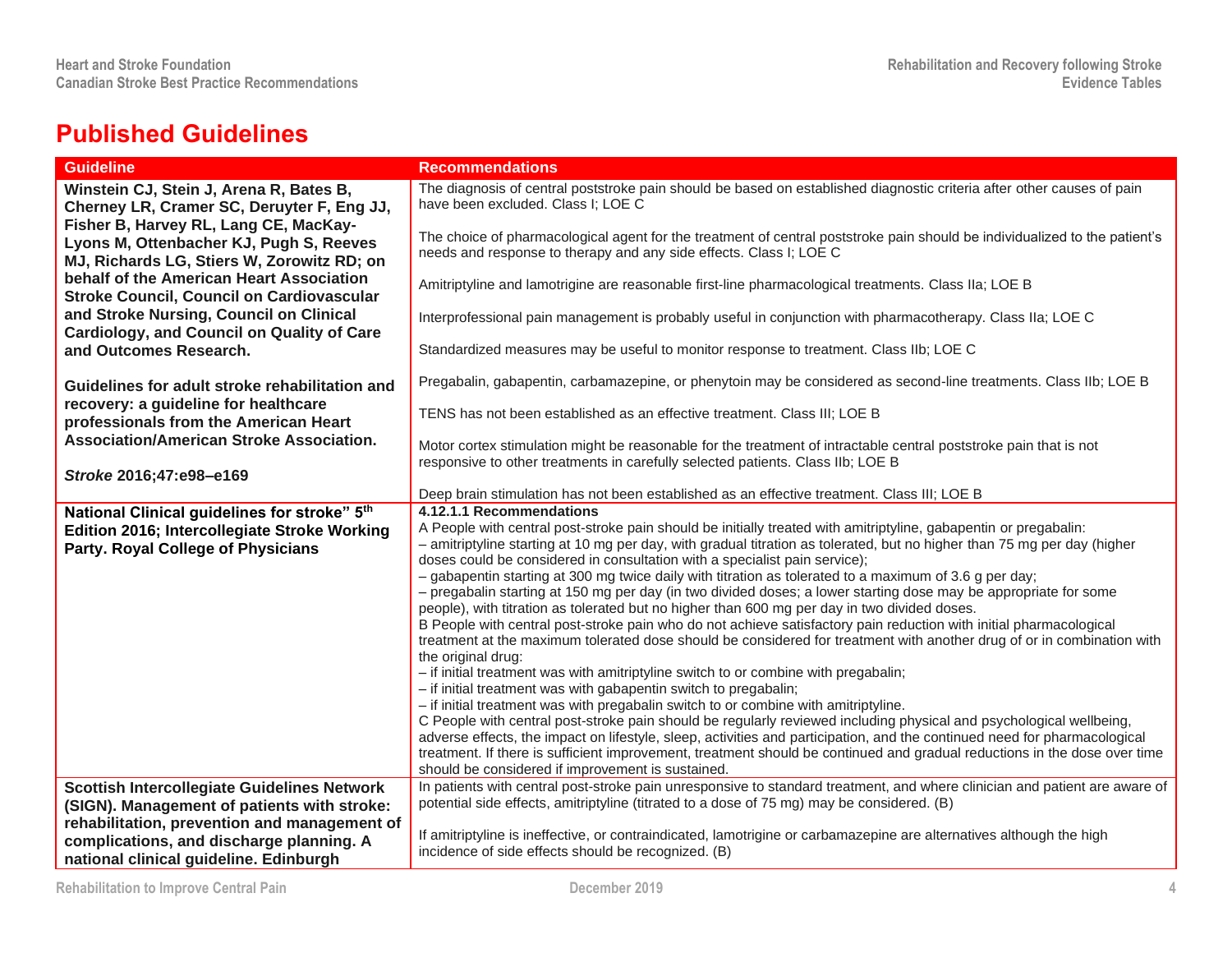| <b>Guideline</b>                                                                                                                              | <b>Recommendations</b>                                                                                   |
|-----------------------------------------------------------------------------------------------------------------------------------------------|----------------------------------------------------------------------------------------------------------|
| (Scotland): Scottish Intercollegiate<br>Guidelines Network (SIGN); 2010 June. P.p.<br>$35 - 36$                                               |                                                                                                          |
| Attal N, Cruccu G, Baron R, Haanpää M,<br>Hansson P, Jensen TS, Nurmikko T.                                                                   | Lamotrigine, TCA have a Level B rating for efficacy for CPSP.                                            |
| European federation of neurological<br>societies. EFNS guidelines on the<br>pharmacological treatment of neuropathic<br>pain. 2010.           |                                                                                                          |
| Eur J Neurol 2010. Sep; 17(9): 1113-e88.                                                                                                      |                                                                                                          |
| Dworkin RH, O'connor AB, Backonja M,<br>Farrar JT, Finnerup NB, Jensen TS, Kalso EA,<br>Loeser JD, Miaskowski C, Nurmikko TJ,<br>Portenoy RK. | Efficacy has been shown for TCAs and calcium channel $\alpha_2$ - $\delta$ ligands in central poststroke |
| Pharmacologic management of neuropathic<br>pain: evidence-based recommendations.                                                              |                                                                                                          |
| Pain. 2007 Dec 5;132(3):237-51.                                                                                                               |                                                                                                          |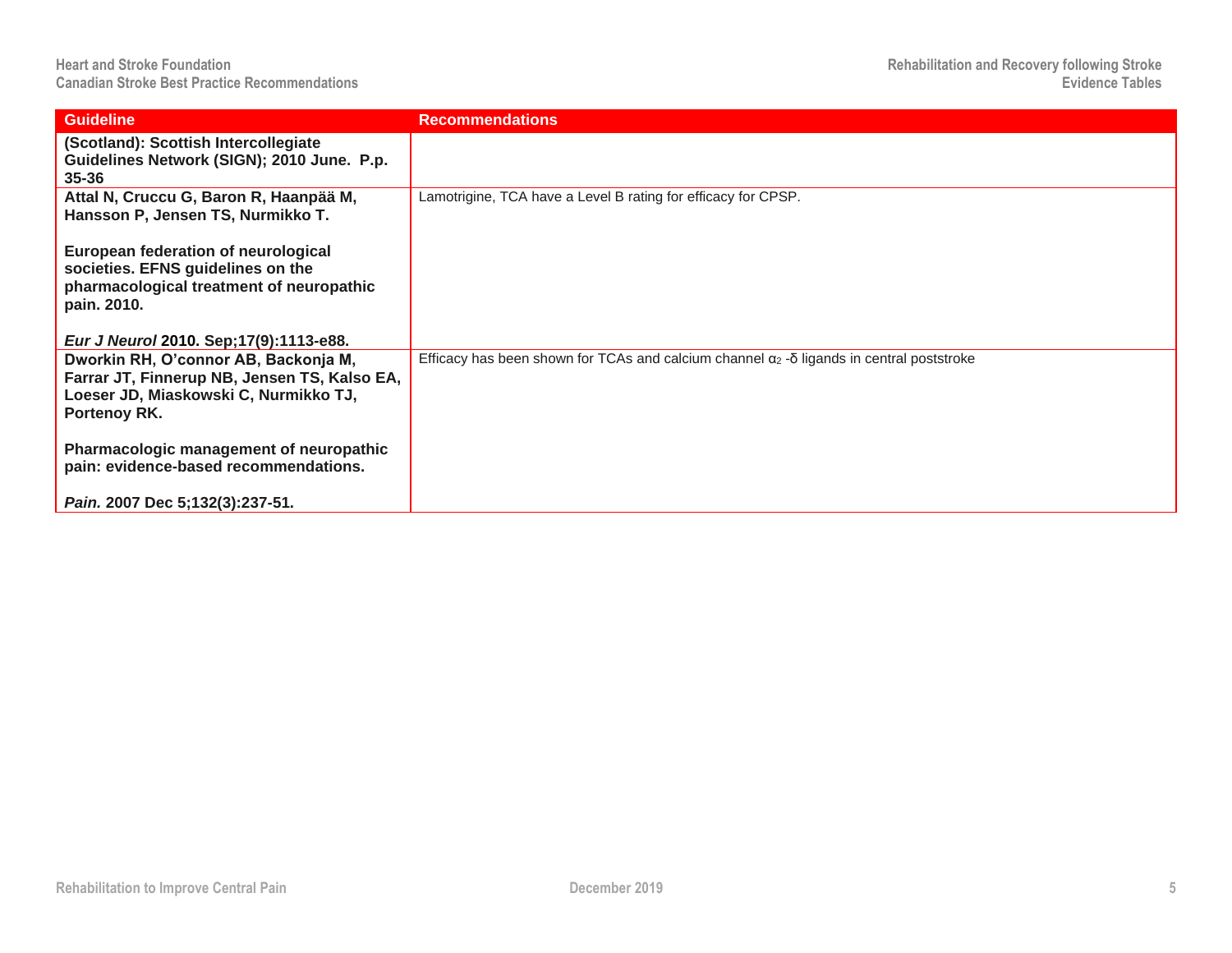## **Evidence Table**

#### <span id="page-5-0"></span>**Pharmacological Treatment of Central Post Stroke Pain (CPSP)**

| <b>Study/Type</b>                                              | <b>Quality</b><br><b>Rating</b>                                     | <b>Sample Description</b>                                                                                                                                                                                                                                                                    | <b>Method</b>                                                                                                                                                                                                                                                       | <b>Outcomes</b>                                                                                                                                                                                                                                                                                                                                                                                                                                                                                                                                      | <b>Key Findings and Recommendations</b>                                                                                                                                                                                                                                                                                                                                                                                                                                                                                                                                                                                                                                                                                                                                                                                           |
|----------------------------------------------------------------|---------------------------------------------------------------------|----------------------------------------------------------------------------------------------------------------------------------------------------------------------------------------------------------------------------------------------------------------------------------------------|---------------------------------------------------------------------------------------------------------------------------------------------------------------------------------------------------------------------------------------------------------------------|------------------------------------------------------------------------------------------------------------------------------------------------------------------------------------------------------------------------------------------------------------------------------------------------------------------------------------------------------------------------------------------------------------------------------------------------------------------------------------------------------------------------------------------------------|-----------------------------------------------------------------------------------------------------------------------------------------------------------------------------------------------------------------------------------------------------------------------------------------------------------------------------------------------------------------------------------------------------------------------------------------------------------------------------------------------------------------------------------------------------------------------------------------------------------------------------------------------------------------------------------------------------------------------------------------------------------------------------------------------------------------------------------|
| Jungehulsing<br>et al. 2013<br>Germany<br><b>Crossover RCT</b> | CA: ☑<br>Blinding:<br>Assessor Ø<br><b>Patient</b> Ø<br>ITT: ☑      | 42 patients ≥18 years,<br>with a diagnosis of<br>CPSP, indicated by a<br>score of ≥4 on an 11-<br>point Likert scale for pain<br>intensity (0-10), of<br>duration ≥3 months.<br>Mean age 61.5 years,<br>62% were men. Median<br>baseline pain score was<br>7. Median duration of             | Patients were<br>randomized to 1) a<br>levetiracetam (LEV;<br>maximum dose=3000<br>mg) group, or 2) a control<br>(placebo) group. Trial<br>duration per subject was<br>24 weeks which<br>consisted of a 4-week<br>baseline period, where<br>patients recorded their | <b>Primary Outcome:</b><br>Reduction in spontaneous<br>and/or evoked pain by ≥2<br>points on the numeric Likert<br>scale for pain intensity<br>(range 0-10).<br><b>Secondary Outcome:</b><br><b>McGill Pain Questionnaire</b><br>(MPQ), revised Beck<br>Depression Inventory (BDI),                                                                                                                                                                                                                                                                  | For the treatment group, mean LEV dose was<br>2130±830 mg/day during the first and 2782±524<br>mg/day during the second treatment period.<br>Compared to the control condition, patients in the<br>LEV group did not show an improvement in<br>spontaneous or evoked pain (p>0.05).<br>There were no significant improvements in MPQ,<br>BDI, or SF-12 (p>0.05) for either group over time.                                                                                                                                                                                                                                                                                                                                                                                                                                       |
|                                                                |                                                                     | pain was 4 years.                                                                                                                                                                                                                                                                            | pain intensity 4x daily,<br>followed by two, 8-week<br>treatment periods each<br>followed by a 2-week<br>washout period.                                                                                                                                            | Short Form-12 Health<br>Survey (SF-12).<br>Outcomes were assessed at<br>baseline, and visits 4 and 7.                                                                                                                                                                                                                                                                                                                                                                                                                                                | Side-effects including tiredness, pain increase,<br>dizziness, pruritus, nausea, and headache were<br>common in the LEV group compared to controls<br>(p<0.05) but only in the first treatment period.<br>33 patients completed the study.                                                                                                                                                                                                                                                                                                                                                                                                                                                                                                                                                                                        |
| <b>Kim et al. 2011</b><br><b>South Korea</b><br><b>RCT</b>     | $CA: \Box$<br>Blinding:<br>Assessor Ø<br><b>Patient</b> Ø<br>ITT: ☑ | 220 patients with a<br>diagnosis of CPSP of<br>duration of ≥3 months<br>from a stroke that had<br>occurred ≥4 months<br>previously. Score of ≥40<br>mm on the Short Form<br>McGill Pain<br>Questionnaire Visual<br>Analogue Scale (SF-MPS<br>VAS). Mean age was 58<br>years, 68.5% were men. | Patients were<br>randomized to receive<br>either 150-600 mg of<br>pregabalin (n=110) or<br>placebo (n=109) over 13<br>weeks (2- week<br>screening/washout, 4-<br>week dose adjustment, 8-<br>week maintenance 1-<br>week taper phase).                              | <b>Primary Outcome:</b><br>Pain, assessed using the<br>Daily Pain Rating Scale,<br>using the mean of scores<br>from the last 7 days on study<br>drug.<br><b>Secondary Outcome:</b><br>Daily Sleep Interference<br>Scale (DSIS), Neuropathic<br>Pain Symptom Inventory<br>(NPSI), Hospital Anxiety &<br>Depression Scale (HADS),<br>EQ-5D, Patient Global<br>Impression of Change<br>(PGIC), Clinical Impression<br>of Change (CGIC) and<br>Short-Form McGill Pain<br>Questionnaire (SF-MPQ)<br>Outcomes were assessed at<br>baseline and at week 12. | Mean pain scores at baseline for patients in the<br>intervention and control groups were 6.5 and 6.3,<br>respectively. Mean duration of pain was >2 years, in<br>both groups.<br>Mean final pain scores for patients in the<br>intervention and control groups were 4.9 and 5.0,<br>respectively. The mean change in daily pain scores<br>between groups was not significant (-0.2, 95% CI -<br>0.7 to 0.4, $p=0.578$ ).<br>At 12 weeks, there were no significant differences<br>between groups for most of the secondary<br>outcomes (SF-MPQ, NPSI, HAD-D, EQ-5D or<br>PGIC).<br>Treatment with pregabalin was associated with<br>improvement in 2 secondary outcome measures,<br>HADS-A (difference in means -1.0, 95% CI -1.8 to -<br>0.2, $p=0.015$ ), and CGIC: (difference in means -0.3,<br>95% CI -0.6 to 0.0, p=0.049). |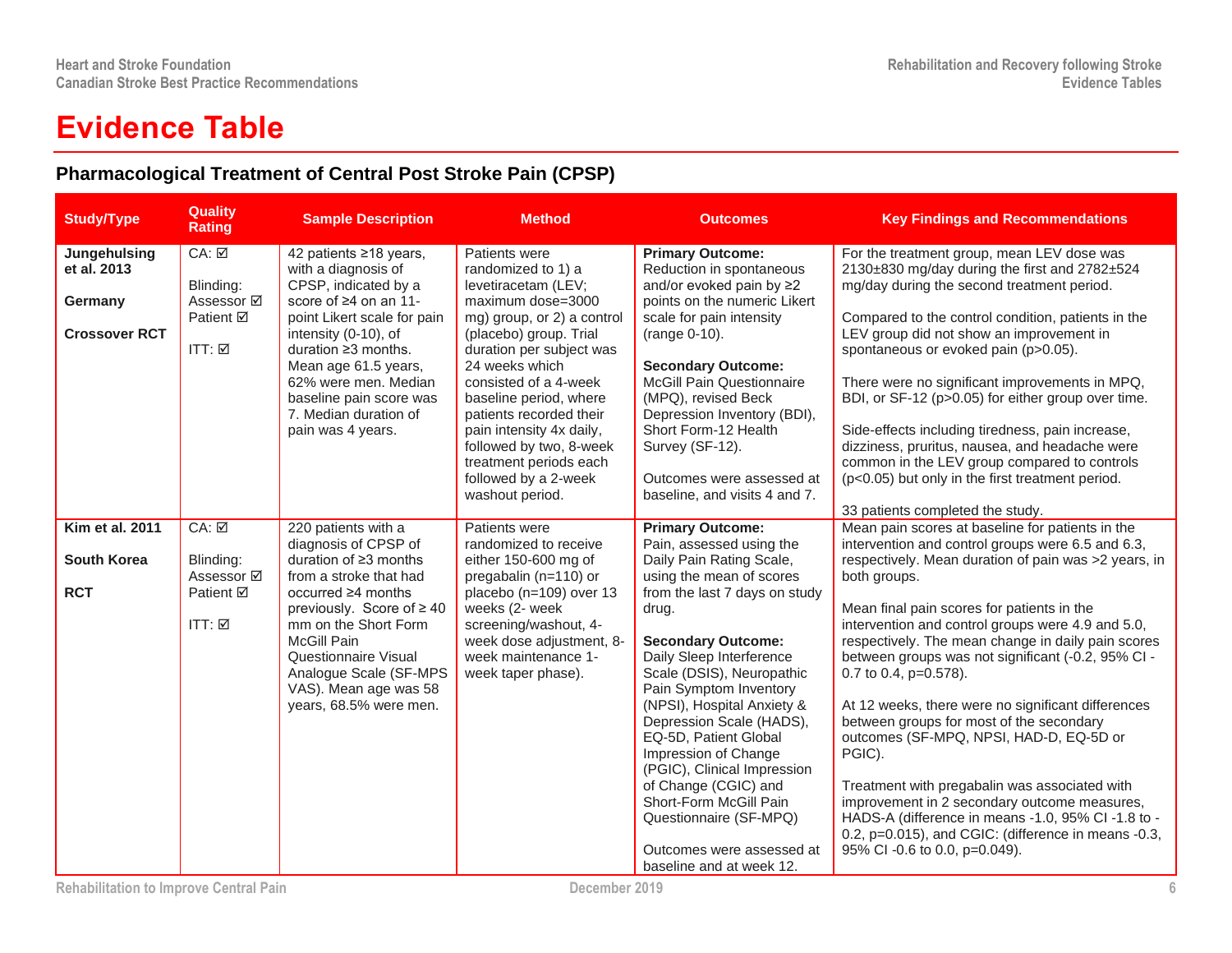| <b>Study/Type</b>                                                        | <b>Quality</b><br><b>Rating</b>                                                                      | <b>Sample Description</b>                                                                                                                                                                                                                                                                  | <b>Method</b>                                                                                                                                                                                                                                                                                              | <b>Outcomes</b>                                                                                                                                                                                                                                                                                                                                                                      | <b>Key Findings and Recommendations</b>                                                                                                                                                                                                                                                                                                                                                                                                                                                                                                                                                                                                                                                                                                                                                                                                                                                                                                                                                                                                                                                                                                                                                               |
|--------------------------------------------------------------------------|------------------------------------------------------------------------------------------------------|--------------------------------------------------------------------------------------------------------------------------------------------------------------------------------------------------------------------------------------------------------------------------------------------|------------------------------------------------------------------------------------------------------------------------------------------------------------------------------------------------------------------------------------------------------------------------------------------------------------|--------------------------------------------------------------------------------------------------------------------------------------------------------------------------------------------------------------------------------------------------------------------------------------------------------------------------------------------------------------------------------------|-------------------------------------------------------------------------------------------------------------------------------------------------------------------------------------------------------------------------------------------------------------------------------------------------------------------------------------------------------------------------------------------------------------------------------------------------------------------------------------------------------------------------------------------------------------------------------------------------------------------------------------------------------------------------------------------------------------------------------------------------------------------------------------------------------------------------------------------------------------------------------------------------------------------------------------------------------------------------------------------------------------------------------------------------------------------------------------------------------------------------------------------------------------------------------------------------------|
| Vranken et al.<br>2011<br>The<br><b>Netherlands</b><br><b>RCT</b>        | $CA: \overline{\boxtimes}$<br>Blinding:<br>Assessor <b>Ø</b><br><b>Patient Ø</b><br>$ITT: \boxed{2}$ | 48 patients (12 with<br>stroke) suffering from<br>severe neuropathic<br>pain, visual analog scale<br>score ≥6 caused by<br>lesion or dysfunction in<br>the central nervous<br>system, with pain<br>persisting ≥6 months.                                                                   | Patients were<br>randomized to receive<br>escalating doses of either<br>duloxetine (60 and<br>120mg/day) or matching<br>placebo capsules for 8<br>weeks. In both groups,<br>patients started with 1<br>capsule per day. If pain<br>relief was insufficient,<br>patients were titrated to a<br>higher dose. | <b>Primary outcome:</b><br>Pain relief assessed using a<br>10-point VAS.<br><b>Secondary outcomes:</b><br><b>Patient Disability Index</b><br>(PDI), EQ-5D, SF-36 and the<br>Patients Global Impressions<br>of Change (PGIC).<br>For the primary outcome,<br>assessments were<br>conducted weekly.<br>Secondary outcomes were<br>assessed at baseline and at<br>the end of treatment. | Dropouts: Pregabalin group n=17, Placebo group<br>$n = 19$<br>Adverse events were more frequent with pregabalin,<br>causing discontinuation in 9 (8.2%) of patients<br>versus 4 (3.7%) of placebo patients.<br>Mean VAS pain scores decreased from 7.1 to 5.0 in<br>the duloxetine group and from 7.2 to 6.1 in the<br>placebo group. The difference between groups was<br>borderline significant, p=0.05.<br>Mean PDI scores improved from 33 to 28 for<br>patients in the duloxetine group compared with a<br>change of 38 to 36 for patients in the placebo group<br>$(p=0.06)$ .<br>There were no significant differences between<br>groups in mean change of EQ-5D VAS or utility<br>scores over the treatment period.<br>There was significantly greater improvement in SF-<br>36 (pain) scores for patients in the duloxetine group<br>(33 to 45 vs.31 to 35, p=0.035).<br>Episodes of nausea/vomiting were significantly<br>greater among patients in the treatment group (12<br>vs. 2, p=0.003). There were no other significant<br>differences between groups (dizziness, confusion,<br>headache, dry mouth, somnolence, constipation.<br>Dropouts: treatment group n=3, control group n=1. |
| Vranken et al.<br>2008<br><b>The</b><br><b>Netherlands</b><br><b>RCT</b> | CA: ☑<br>Blinding:<br>Assessor <b>Ø</b><br><b>Patient Ø</b><br>ITT: $\boxtimes$                      | 40 patients with central<br>pain (19 with stroke)<br>suffering from severe<br>neuropathic pain, visual<br>analog scale score ≥6<br>caused by lesion or<br>dysfunction in the central<br>nervous system, with<br>pain persisting ≥6<br>months. Mean age was<br>54.5 years, 48% were<br>men. | Patients were<br>randomized 1:1 to receive<br>a 4-week course of<br>treatment with escalating<br>doses of pregabalin (max<br>600 mg/day) or placebo.                                                                                                                                                       | <b>Primary outcome:</b><br>Pain relief, measured on a<br>10-point VAS, based on an<br>average of 3 measurements<br>scored within the last 24<br>hours of treatment.<br><b>Secondary outcomes:</b><br>Pain Disability Index (PDI),<br>EQ-5D and SF-36.                                                                                                                                | Patients in the pregabalin group experienced a<br>significantly greater reduction in mean pain scores<br>from baseline (from 7.6 to 5.1 vs. 7.4 to 7.3; mean<br>difference 2.18, 95% CI 0.57-3.80; $p = 0.01$ )<br>There was no significant difference between groups<br>in improvement in mean PDI scores from baseline to<br>post treatment (39.9 to 35.7 vs. 41.7 to 43.3,<br>$p=0.111$ ).<br>Patients in the placebo group experienced a<br>deterioration of EQ-5D scores (utility and VAS),<br>while patients in the pregabalin group experienced                                                                                                                                                                                                                                                                                                                                                                                                                                                                                                                                                                                                                                                |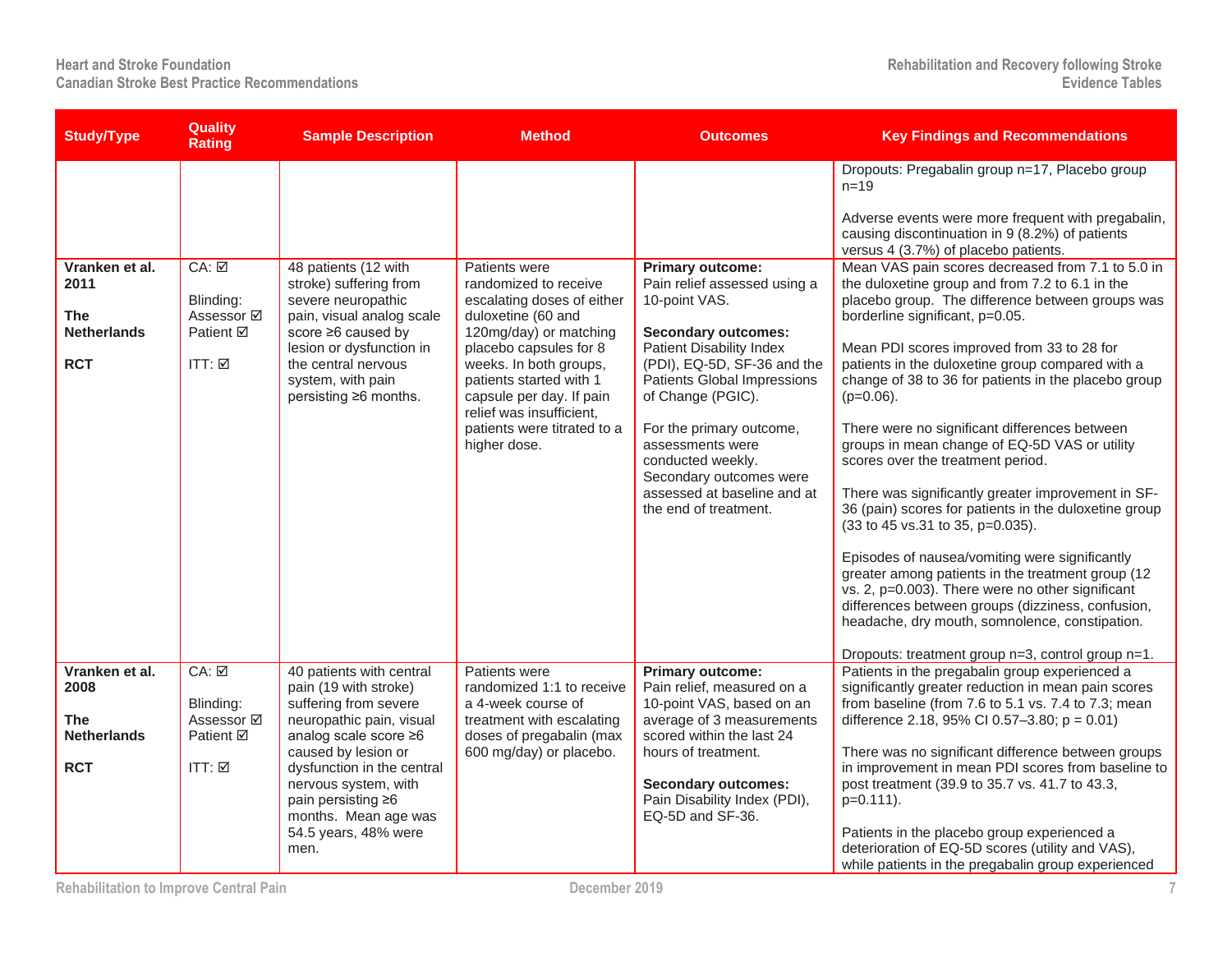| <b>Study/Type</b>                                          | <b>Quality</b><br><b>Rating</b>                                          | <b>Sample Description</b>                                                                                                                                                                                                                                                                                          | <b>Method</b>                                                                                                                                                                                                                                                                                                                                                                    | <b>Outcomes</b>                                                                                                                                                                                                                                                                                                                                                                                               | <b>Key Findings and Recommendations</b>                                                                                                                                                                                                                                                                                                                                                                                                                                                                                                                                                                                                                                                                                                                                                                                                                                                                                                                                                                                                                                                                                                                                                                                                                                                      |
|------------------------------------------------------------|--------------------------------------------------------------------------|--------------------------------------------------------------------------------------------------------------------------------------------------------------------------------------------------------------------------------------------------------------------------------------------------------------------|----------------------------------------------------------------------------------------------------------------------------------------------------------------------------------------------------------------------------------------------------------------------------------------------------------------------------------------------------------------------------------|---------------------------------------------------------------------------------------------------------------------------------------------------------------------------------------------------------------------------------------------------------------------------------------------------------------------------------------------------------------------------------------------------------------|----------------------------------------------------------------------------------------------------------------------------------------------------------------------------------------------------------------------------------------------------------------------------------------------------------------------------------------------------------------------------------------------------------------------------------------------------------------------------------------------------------------------------------------------------------------------------------------------------------------------------------------------------------------------------------------------------------------------------------------------------------------------------------------------------------------------------------------------------------------------------------------------------------------------------------------------------------------------------------------------------------------------------------------------------------------------------------------------------------------------------------------------------------------------------------------------------------------------------------------------------------------------------------------------|
| Serpell et al.<br>2002<br><b>UK</b><br><b>RCT</b>          | CA: ☑<br>Blinding:<br>Assessor Ø<br><b>Patient Ø</b><br>$ITT: \boxtimes$ | 307 patients with a wide<br>range of neuropathic pain<br>syndromes (9 with post<br>stroke pain) based on<br>clinical examination and<br>history. In addition, all<br>subjects were required to<br>have at least two of the<br>following symptoms:<br>allodynia, burning pain,<br>shooting pain, or<br>hyperalgesia | Patients were<br>randomized to receive<br>either gabapentin (n=153)<br>or placebo (n=152)<br>initiated at 900 for 8-<br>weeks following a run-in<br>period. Gabapentin was<br>given in three divided<br>doses, initially titrated to<br>900 mg/day over 3 days,<br>followed by two further<br>increases, to a maximum<br>of 2,400 mg/day if<br>required by the end of<br>week 5. | <b>Primary outcome:</b><br>Change in average daily pain<br>diary score (baseline versus<br>final week) using a 0-10-<br>point Likert scale.<br><b>Secondary outcomes:</b><br>Short-Form McGill Pain<br>Questionnaire (SF-MPQ),<br>Clinical Global Impression of<br>Change (CGIC), Patient<br>Global Impression of Change<br>(PGIC), SF-36.<br>Outcomes were assessed at<br>baseline and weekly<br>thereafter. | improvement. The differences in scores between<br>groups were significant.<br>There were no significant differences between<br>groups for any of the domains of the SF-36, with the<br>exception of pain, whereby patients in the<br>pregabalin group experienced greater improvement<br>(30.7 to 46.3 vs. 26.2 to 27.8, p=0.009).<br>Adverse events: incidence was similar between<br>groups (36 vs.35)<br>Dropouts: treatment group n=4, control group n=3.<br>Patients in the treatment group experienced a<br>significantly greater reduction in pain over the study<br>period (mean reduction of 21% vs. 14%, p=0.048).<br>SF-MPQ: Greater improvement in the scores of<br>patients in the treatment group (p<0.05)<br>PGIC: A greater % of patients in the treatment group<br>reported their pain was improved (34% vs. 16%,<br>$p=0.03$<br>CGIC: A greater % of investigators in the treatment<br>group reported their patients' pain was improved<br>(38% vs. 18%, p=0.01)<br>SF-36: Greater improvement in the scores of<br>patients in the treatment group (p<0.05)<br>Adverse events: treatment n=117 incidents, placebo<br>n=103 incidence. 57.5% (treatment) vs. 36.8%<br>(control) were likely attributable to treatment<br>Dropouts: treatment group n=41, control group n=32 |
| Vestergaard et<br>al. 2001<br><b>Denmark</b><br><b>RCT</b> | CA: ☑<br>Blinding:<br>Assessor <b>☑</b><br><b>Patient</b> Ø<br>ITT: ☑    | 30 consecutive patients<br>with CPSP from two<br>centers with pain ≥4 (on<br>a 0-10 scale), persisting<br>for $\geq$ 3 months. Median<br>age was 59 years, 60%<br>were men.                                                                                                                                        | Patients were entered<br>into a double-blind,<br>placebo-controlled cross-<br>over study evaluating<br>lamotrigine. There were<br>two 8-week treatment<br>periods separated by 2                                                                                                                                                                                                 | <b>Primary outcome:</b><br>Median value of the mean<br>daily pain score during the<br>last week of treatment while<br>treated with 200 mg/d<br>lamotrigine.                                                                                                                                                                                                                                                   | Median pain score decreased from 7 to 5 among<br>patients receiving 200 mg/d lamotrigine compared<br>with a pain score that was unchanged at 7 during<br>the placebo phase ( $p=0.01$ ). There were no<br>significant differences between groups at any other<br>level of lamotrigine doses.                                                                                                                                                                                                                                                                                                                                                                                                                                                                                                                                                                                                                                                                                                                                                                                                                                                                                                                                                                                                 |
|                                                            |                                                                          |                                                                                                                                                                                                                                                                                                                    | weeks of wash-out.                                                                                                                                                                                                                                                                                                                                                               | Secondary outcomes:                                                                                                                                                                                                                                                                                                                                                                                           | The median Global Pain Rating (physical) score was                                                                                                                                                                                                                                                                                                                                                                                                                                                                                                                                                                                                                                                                                                                                                                                                                                                                                                                                                                                                                                                                                                                                                                                                                                           |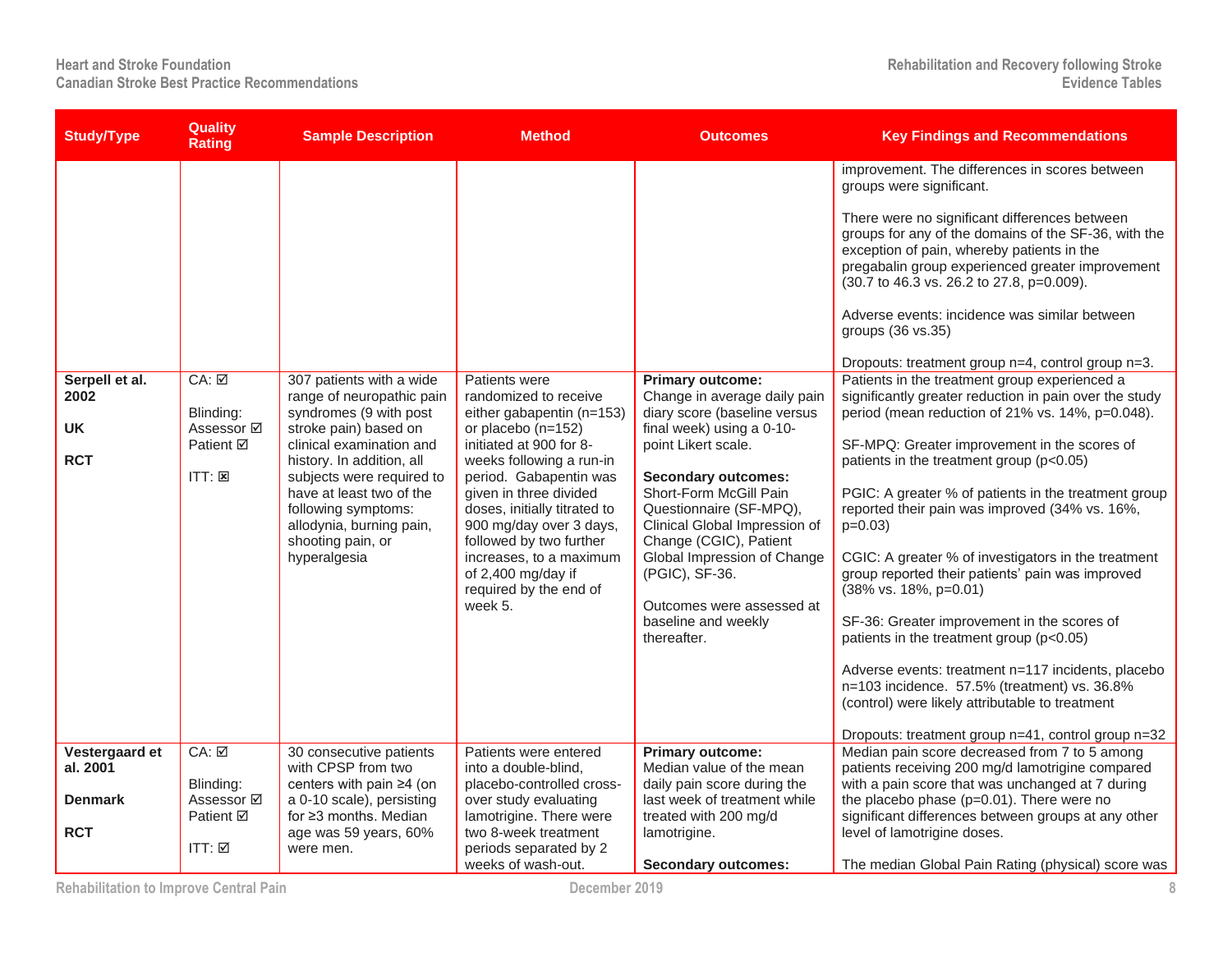| Study/Type | <b>Quality</b><br><b>Rating</b> | <b>Sample Description</b> | <b>Method</b>                                                                                            | <b>Outcomes</b>                                                                                                                                                                                | <b>Key Findings and Recommendations</b>                                                                                                                                                                                                                                                                                     |
|------------|---------------------------------|---------------------------|----------------------------------------------------------------------------------------------------------|------------------------------------------------------------------------------------------------------------------------------------------------------------------------------------------------|-----------------------------------------------------------------------------------------------------------------------------------------------------------------------------------------------------------------------------------------------------------------------------------------------------------------------------|
|            |                                 |                           | Dosage was initiated at<br>25 mg/d and increased<br>every 2 weeks, to 50, 100<br>and ending at 200 mg/d. | Median pain scores while on<br>lamotrigine 25 mg/d, 50<br>mg/d, and 100 mg/d; a global<br>pain score; assessment of<br>evoked pain; areas of<br>spontaneous pain; and<br>allodynia/dysesthesia | significantly lower among patients in the treatment<br>group phase (moderate vs. strong pain, p=0.02).<br>Median pain evoked pain scores at end of treatment<br>for patients in the treatment and placebo phases:<br>Von Frey hairs: 4 vs. 5, p=0.13<br>Toothbrush: $4$ vs. $5$ , $p=0.23$<br>Acetone drop: 1 vs. 2, p=0.01 |
|            |                                 |                           |                                                                                                          |                                                                                                                                                                                                | Adverse events during active treatment group was<br>17, compared with 18 during the placebo phase.<br>Dropouts: treatment first arm n=7, placebo first arm<br>$n=1$                                                                                                                                                         |

#### **Abbreviations**

| $CA =$ Concealed Allocation     | $Cl =$ Confidence Interval       |
|---------------------------------|----------------------------------|
| CPSP = Central Post Stroke Pain | $IQR = Interquartile Range$      |
| $IT = Intention to treat$       | $N/A = Not$ Assessed             |
| $OR = Odds Ratio$               | RCT= Randomized Controlled Trial |
| VAS = Visual Analogue Scale     |                                  |